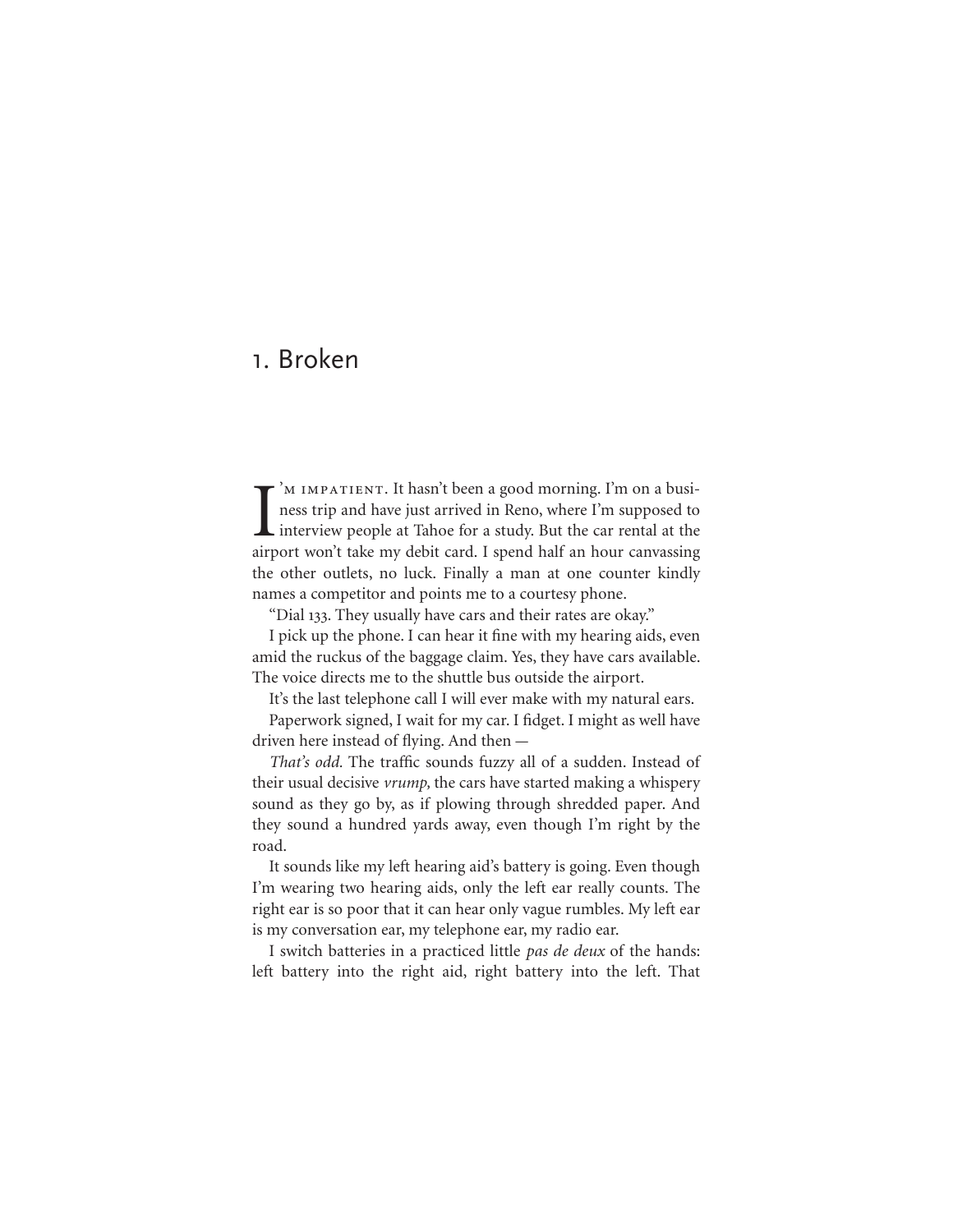# $2 + REBUILT$

doesn't make any difference. I guess they're both going. I pull out a battery pack from my suitcase, do a second changeout, and wait for the familiar rush of clean, loud sound. But it doesn't happen.

I can't have two broken hearing aids at once. It's as absurd as two tires blowing out at the same time. As I get in the car I'm breathing shallowly, and it's not because of the altitude. I roll the car window down, fiddle with my left hearing aid's volume control, and wait for my ears to miraculously clear. All the way up to Tahoe, I'm monitoring on all frequencies, and — this doesn't sound right.

Gotta be the batteries. It's just a pack of bad batteries. At the hotel I check in, then go to the Long's drugstore and buy three sets of 675s. It costs me fifteen dollars and thirty-seven cents. Right there at the checkout counter, I rip the batteries out of their plastic case and put them in.

That doesn't help either.

In the car I spread both hearing aids out on the passenger seat and methodically try every possible combination of tubes, batteries, and earmolds. Nothing works: the day is like a coin that always comes up tails.

"It's got to be earwax," I say to myself out loud, looking out the windshield at the big red-and-white logo of the store.

I've got to get someone to check my left ear for earwax. Maybe the clerk at the hotel? She had proved to be a lissome woman with blond hair layered over black, whose full lips pouted as her hands explored a keyboard I couldn't see. Maybe she would also take me into her arms and tell me that everything would be all right. Now that would be customer service.

I've never had earwax trouble in my life. But I've also never had two hearing aids fail on me at once, either.

Emergency room. Now.

The ER is quiet, so while waiting for the doctor I conduct an impromptu interview with the nurse. The study is on the region's social problems, and I might as well start collecting data. The nurse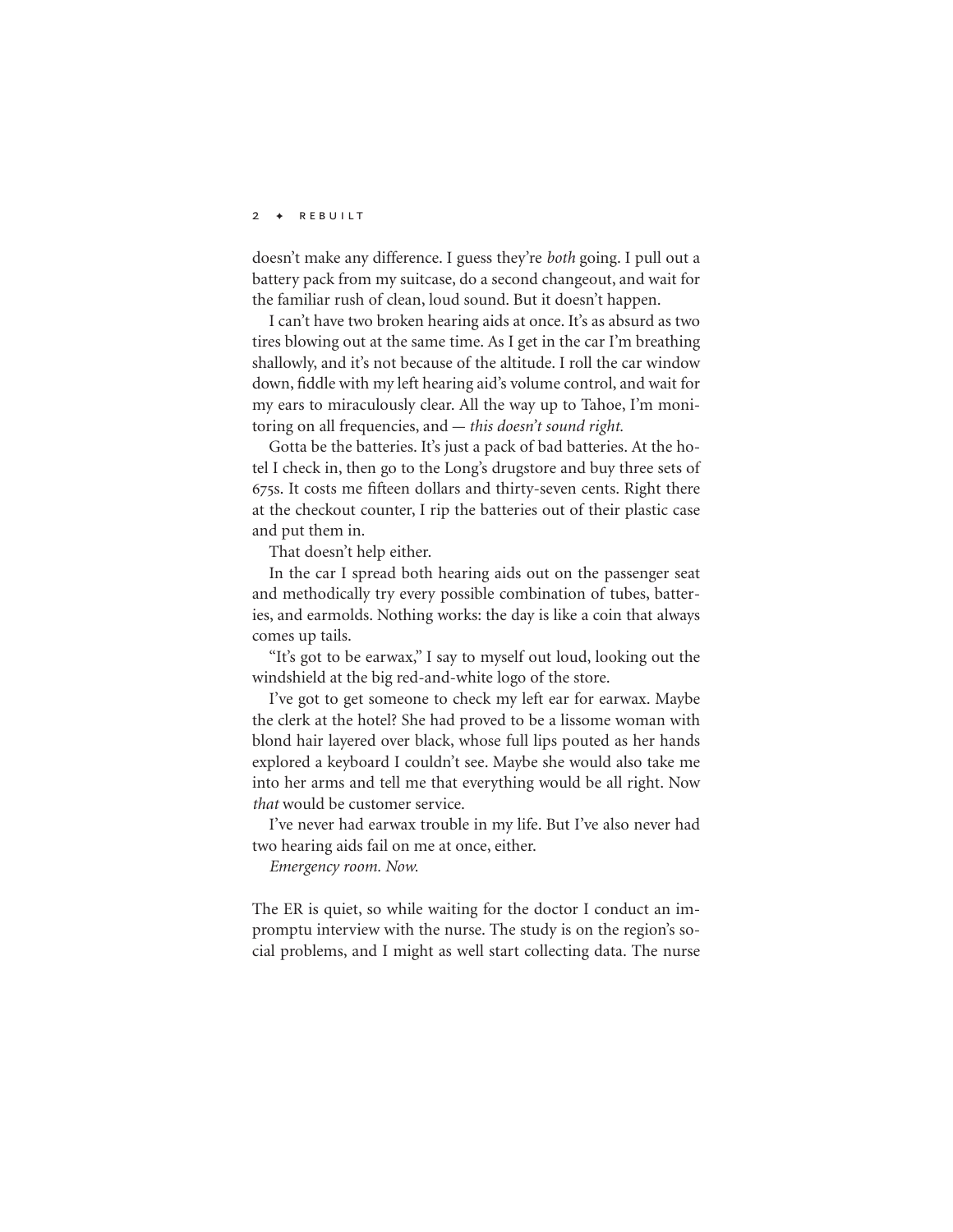is a fount of information. But as she talks, a chilly realization takes hold of me.

"Nancy," I say. "Are you talking about as loudly as you were when I first came in?"

"Yes, I think so."

"But I'm not hearing you as well as when I came in. Before, I could mostly hear your voice. Now I'm only getting little bits of it."

I'm having to lip-read her more and more. With perceptible speed, the world is becoming softer and softer. Every half-hour, I am hearing less than the half-hour before. It's like being an astronaut in the movie *Apollo* 13 watching the oxygen tank's gauge inexorably sliding down to zero.

Reflexively, I think to myself: It's the battery.

Oh no it isn't. I have not only just lost part of my hearing, I am losing all of it. Minute by minute. I am going completely deaf, right here, right now, while sitting on this table talking to this nurse and scribbling notes.

The nurse goes off to see if she can find the physician just a little bit sooner. In a few minutes he appears, listens grave-faced to my story, then looks carefully in my ears.

"Your ears both look the same," he tells me after I put my hearing aids back in. "There's no fluid behind the eardrums. No redness or swelling."

I can barely hear him, even though I've twisted the volume wheels on both my aids up to max. I usually set the volume at three. Now it's at five, the top number on the dial. I need it to be at six. Six is my world of a few hours ago, the place where footsteps and birds and telephones live. If I could just get it to six.

"I'm also feeling a little dizzy," I say cautiously, knowing the implications but trying not to think about them. The inner ears also control the sense of balance. I feel lightheaded, off-kilter, ethereal, as if I had just downed a shot of vodka. When I'd gotten off the exam bench to greet the doctor I had first looked down at the floor to check how far away it was. On the fly, I'm reorganizing the way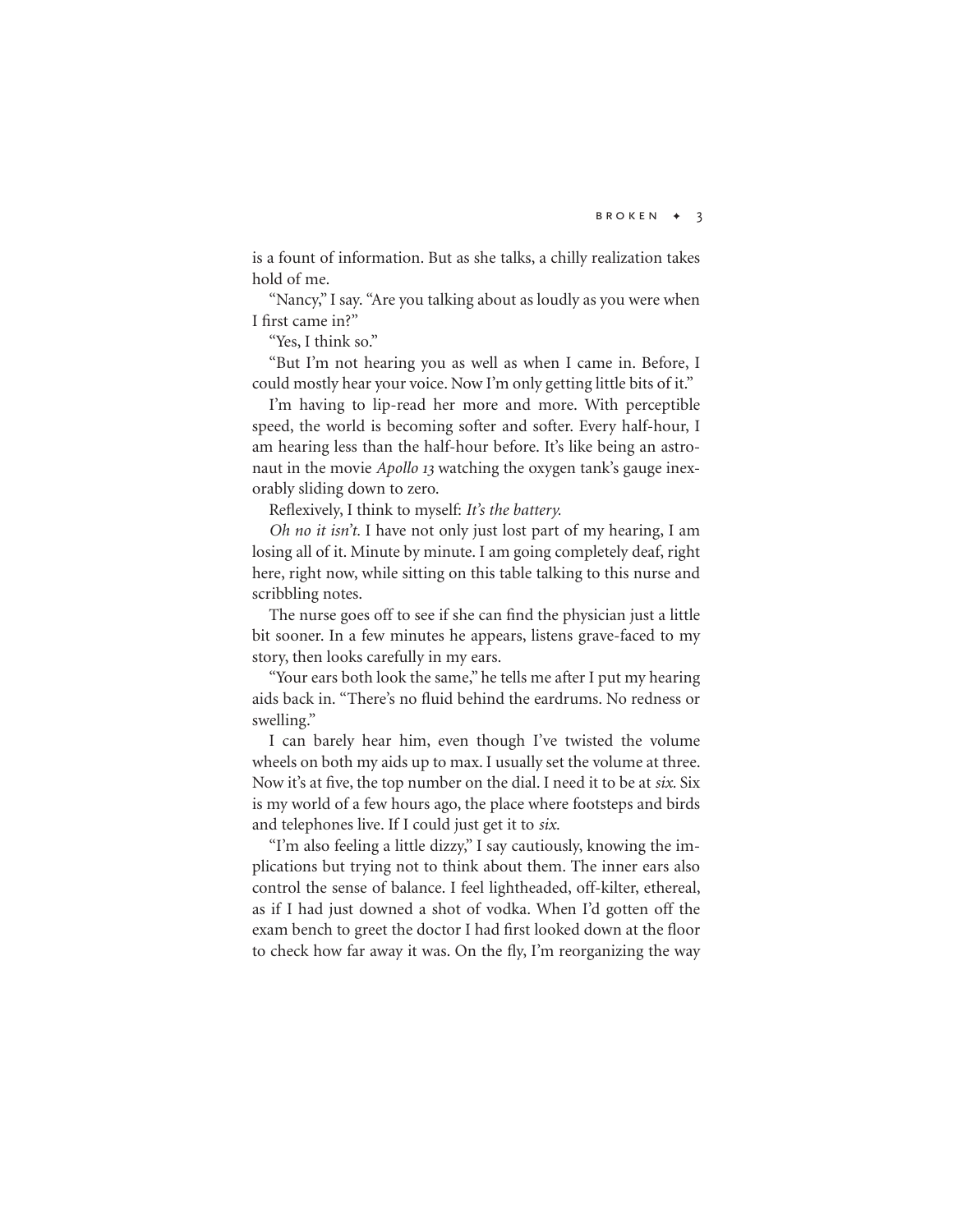# $4 \rightarrow$  REBUILT

I deal with my visual field. I'm finding that if I turn to look at something too fast, my head swims. To stop that from happening, I've started squinting and holding my eyes steady as I turn my head.

The doctor goes off to call a specialist. I peer around the curtain to watch him at the nurses' station down the hall. The phone's spiral cord skitters over the counter as he paces back and forth.

He comes back, speaking slowly and carefully so I can read his lips. "It could be a virus in the inner ear. I want to prescribe you steroids and antivirals. They treat swelling caused by viruses like herpes  $-\frac{y}{x}$ 

I'm unraveling his words one at a time, and this creates a kind of myopia of the soul. The words are roaming around in my brain and not slotting in anywhere.

"Herpes? I don't have herpes."

"It's not that. It's an *antiviral*."

Steroids. Antivirals. Vertigo. It is sinking into me that this is not earwax, this is not an equipment problem, this is not a minor health scare. I am in deep trouble. My mission is aborted. My life has changed forever. Six is lost, unreachable, in a place beyond where the volume wheel stops. Whip right around Tahoe, take the fastest trajectory back home.

The day is July 7, 2001. I'm thirty-six years old. I've just finished my Ph.D. After a decade of grad school I'm learning what it's like to have a real job and the beginning of a career. I'm starting to meet people. I'm beginning to have a life.

I have always been hard of hearing. That's not the same thing as being deaf. To be hard of hearing is to have partial hearing, which my hearing aids remedied by amplifying sound. They hurt, itched, and whistled, yet they enabled me to take my place in a hearing world. I went to school with people who heard normally. I could use the telephone and understand the radio. No one ever taught me sign language. I often stumbled; I had to ask for repeats; I constantly missed jokes and struggled at parties; but I got by, a reasonably successful child of a lesser god.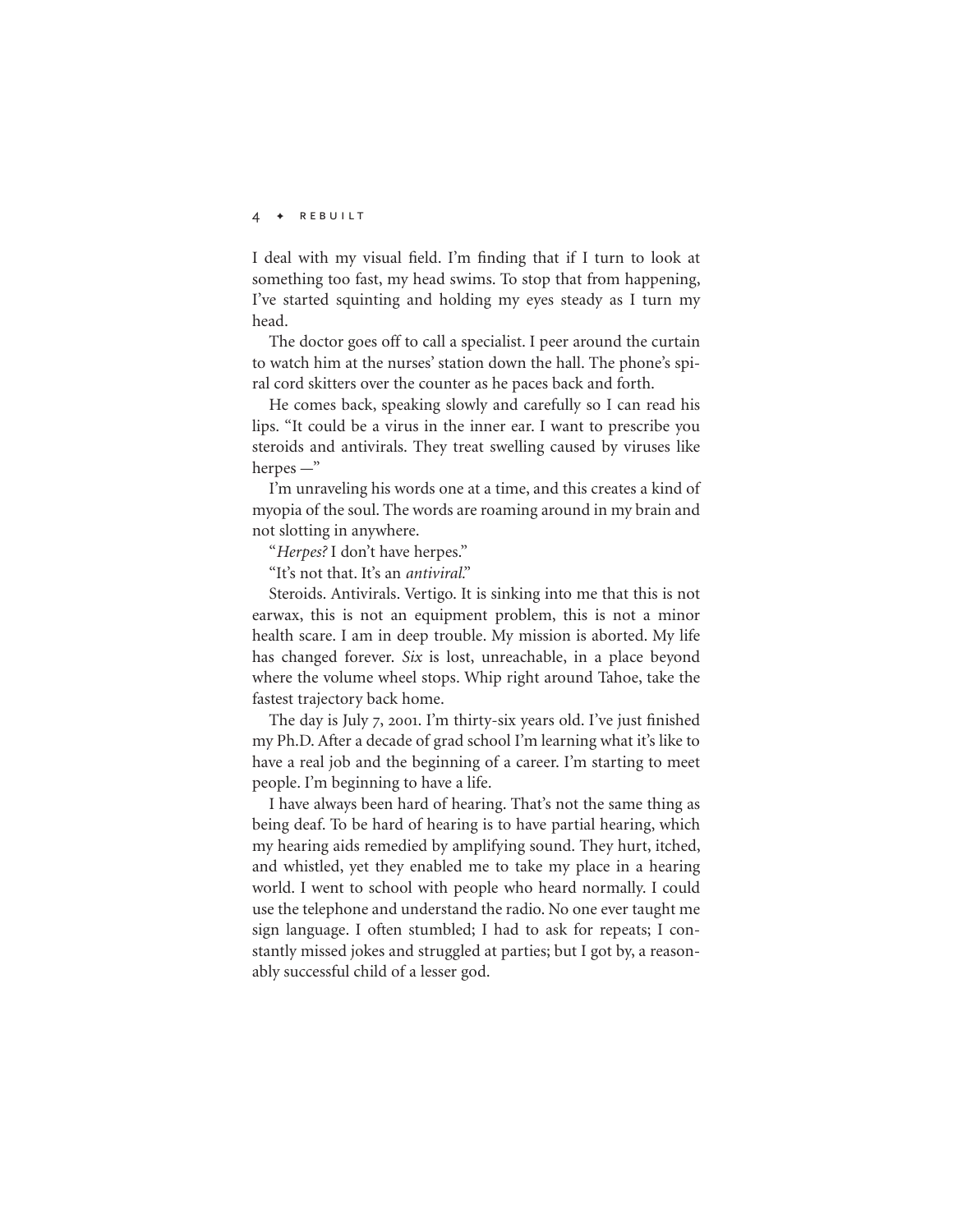I've always been hard of hearing. I can't go *deaf*. $*$ Not now.

Eight hours later I return to the car rental office only to find it closed and deserted. A sign directs me to deposit the key and call for a courtesy cab. A yellow arrow points helpfully to the location of the phone. I go and stare at it, feeling like Snoopy in a world filled with signs saying NO DOGS ALLOWED. The lot is vacant, not a human being in sight. What do I do?

Perhaps I have *just* enough hearing left to hear a yes. I pick up the phone and dial.

"Mmmm mmm mmbpm bbmm verumf hmm bmm, berum hmmm hmm-hmmm grmmm."

"Hi, I'm at the Enterprise Rent-a-car lot and I need a ride to the airport. The sign says to call. Can you send a cab?"

"Erumm vrmm nerpmm mmm mmbpm ermm bmmm arimm, mmmbpmm bmm hmm ermmm —"

"I'm sorry, I'm deaf and I can't hear you. Could you just say yes or no? Just say whether you can send a cab. Just one word, please. I'm at the Enterprise Rent-a-car near the Reno airport, on" $-$ I look around desperately, my ears ringing like chimes as my head swivels — "Mill Road."

"Ssssss burumm bmm pmmb erumm bmm pmm arumm emm er berumm bmm pmm bmm erumm burumm."

Human beings are not binary creatures. You can ask as clearly as possible for a single syllable, yes or no, 1 or 0, but the instinctual apparatus of social communication is not easily turned off. Even audiologists will blather on at me while they are holding my hearing aids in their own hands, and I have to smile tolerantly and hold up my hand to stop them. To people who hear normally, complete

<sup>\*</sup> The word deaf is fraught with definitional and political complexities. Just as many "blind" people still have some vision, many "deaf" people still have some hearing. Audiologists therefore prefer to use the terms hard of hearing and hearing-impaired. Conversely, many members of the signing deaf community use the capitalized word Deaf to distinguish themselves from non-signers, whom they consider merely "deaf." I find terms like hard of hearing awkward to use repeatedly, so from this point on I will usually use the term *deaf* to describe myself.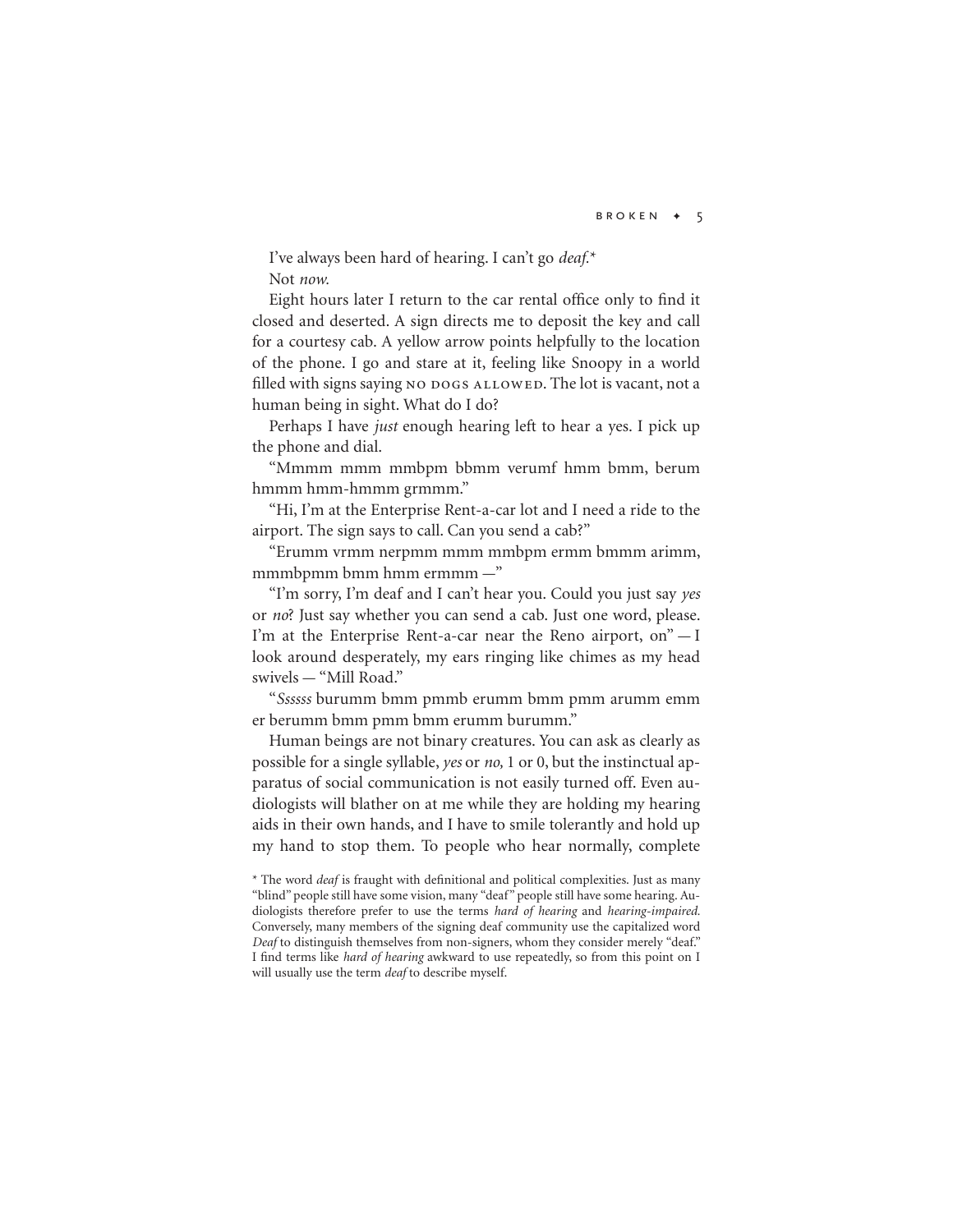# $6 \rightarrow$  REBUILT

deafness seems to be inconceivable. Complete blindness can be simulated easily by closing one's eyes, but even the best earplugs cannot fully shut out the world. The ears are always on, always connected. To talk is to be heard.

But I have gotten just enough of the sibilant, the ssss in yes, to get the message. "Okay, I hear you saying yes, thank you, I'll wait for the cab."

I hang up, praying that all the phonic baggage trailing that one syllable was not yes, but it will take an hour, or yes, but you have to call this other number, or yes, we will send a cab right away, sir, if you would just say again where you are.

I stand there and wait, clutching the tow handle of my suitcase as the sun pivots and falls, as appalled by the enormity of the parking lot as a castaway who has just watched his last message in a bottle drift out of sight.

In the maze of doctors' visits that take place in the next few weeks, a phrase that comes up over and over again is cochlear implant. When people go deaf, it is usually because something is wrong with a snail-shaped organ called the cochlea, which lives behind the eardrum, about an inch and a half inside the skull. (The word cochlea comes from the Latin word for "snail.") The entire function of the rest of the ear — the ear canal, the eardrum, the three little bones of the middle ear  $-$  is just to get sound to the cochlea. The ear canal funnels sound toward the eardrum, which vibrates. Three little bones transmit the eardrum's vibration to the base of the cochlea (that is, the big end of its spiral). Ripples travel through the fluid inside the cochlea from its base to the apex. As they go, they perturb 15,000 cell-sized hairs lining its inside. Seen at magnification, those hairs look like a field of grass, and in fact they behave like one, literally rustling in response to sound waves just as blades of grass undulate to the wind's touch. Each hair is connected to a nerve ending, which sends signals to the brain when the hair is moved by sound.

If all of the hairs are physically damaged — and that appears to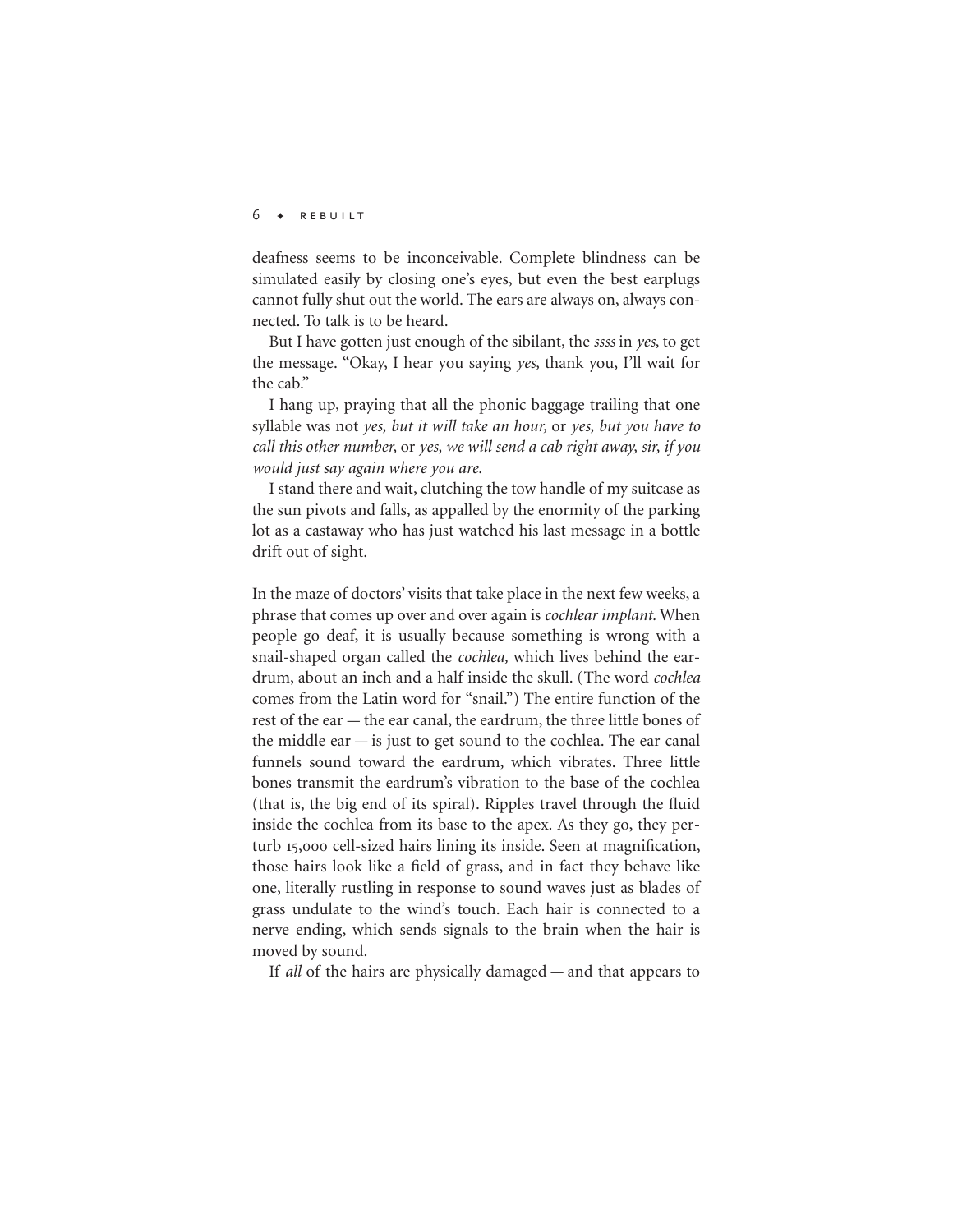be what has just happened to me — the nerves can no longer be stimulated, and profound deafness sets in. But the nerves themselves are usually still intact, and can be triggered with implanted electrodes under computer control. That is what a cochlear implant does.\*

Becky Highlander, my new audiologist, explains to me how it works. She's a slender blond woman with a direct gaze and a deadpan sense of humor. Lip-reading her is not so hard right now, because I've been all over the Web researching the device and already have the big picture. Holding up one of the implants, she tells me that the process would start with sound going into the microphone at the headpiece. The headpiece would stick to my head, held there by a magnet inside the implant. The microphone would convert sound into electrical current and send it down a wire running under my shirt to a waist-worn computer (or processor) on my belt. The processor would analyze the sound, ultimately yielding a stream of bits (1s and 0s). It would send those bits back up the wire to the headpiece, which would then transmit them by radio through my skin to the computer chips in the implant.

Those chips would send signals down a wire going to my cochlea through a tunnel drilled through an inch and a half of bone. A string of sixteen electrodes coiled up inside my cochlea would strobe on and off in rapid sequence to trigger my auditory nerves. If all went well, my brain would learn to interpret the stimulation as sound.

Getting the implant would make me, in the most literal sense, a cyborg. The word is shorthand for cybernetic organism, a term coined by Manfred Clynes and Nathan Kline in 1960 and defined by WordNet as "a human being whose body has been taken over in whole or in part by electromechanical devices." The word cybernetic comes from the Greek kubernetes, meaning "pilot" or "steersman." A thermostat is a simple cybernetic device, turning on the heat

<sup>\*</sup> See the Appendix for a diagram of the ear and the components of a cochlear implant.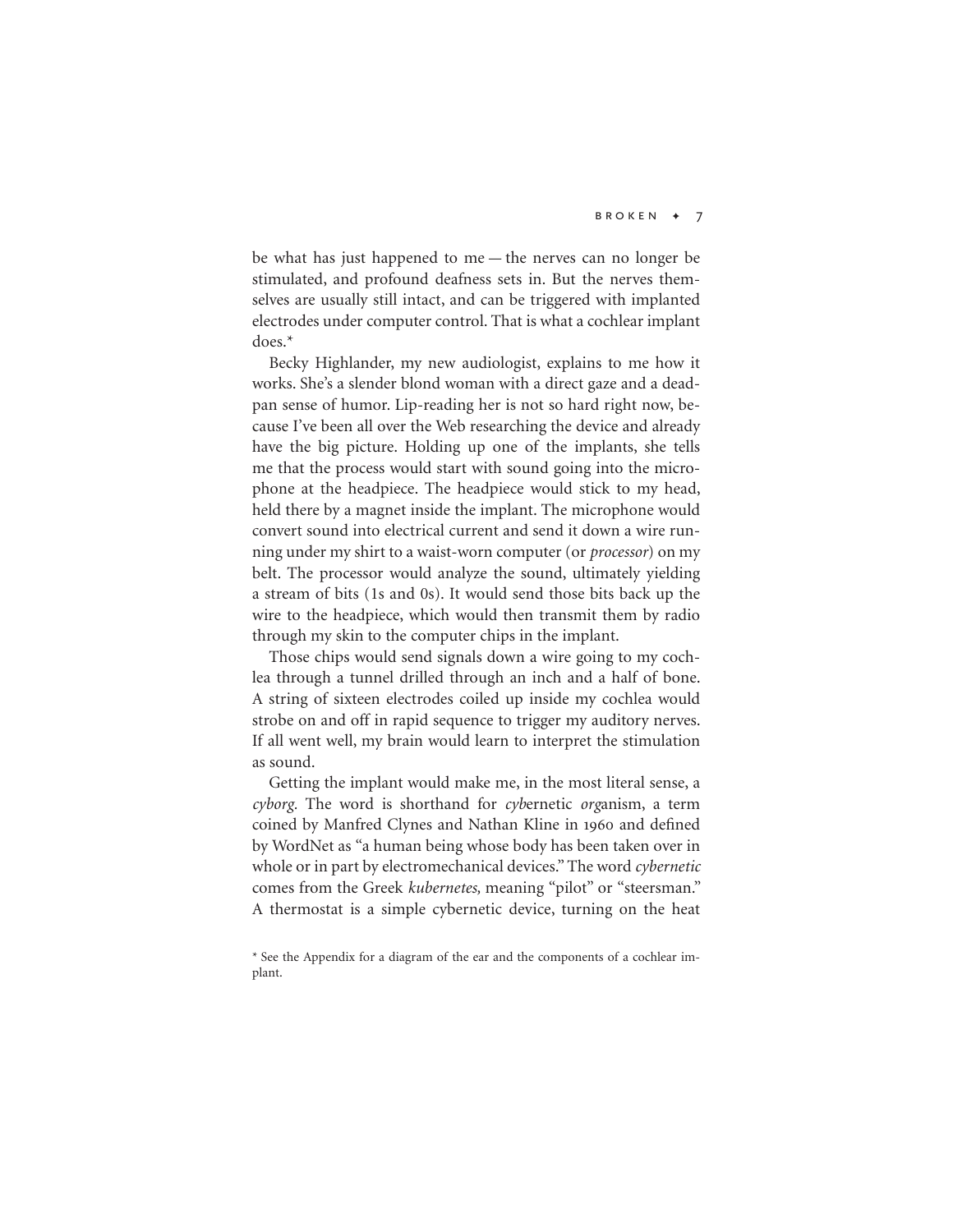## $8 +$  REBUILT

when temperatures get low and turning it off when they get high. It monitors the world and exerts control on it. It makes decisions.

The cybernetic organism: me and my steersman, fused together.

But it's not the prospect of surgery that upsets me. What upsets me, considerably, is what's inside the implant. Becky hands me one with its ceramic casing removed. I cradle it in my palm, surprised by its solidness and heft. It's a circuit board, plain and simple. With computer chips. There are clearly hundreds of thousands of transistors in the thing.

It really is a computer. It's cold, angular, and digital, yet it's going to be embedded in my flesh, which is warm, squishy, and wet how is that even possible? How can a joining like that not obscurely but permanently hurt, the body and brain outraged by the alien language of 0 and 1?

"Sleep on it," Becky says, kindly.

I do, and I dream that I am walking over a dimly lit landscape of tall grass, my body floating several inches into the air with each step as if I am on the moon. I trip and fall, and my head strikes the ground. A computer chip hiding in the scrub senses its opportunity and lances into my head like a bullet. I get up, hand clutching my skull where it entered, and I am dazed and uncertain: what have I just become?

A cyborg. Not the Hollywood kind, but a real one nonetheless. Steve Austin, the test pilot in The Six Million Dollar Man who was rebuilt with two bionic legs, a bionic arm, and a bionic eye, is a cyborg from the outside in, with a powerful mechanical body. But this technology would make me a cyborg from the inside out, because the computer would decide what I heard and how I heard it. It would be physically small, but its effect on me would be huge. It would be the sole mediator between the auditory world and myself. Since I would hear nothing but what its software allowed, the computer's control over my hearing would be complete.

In a sense, the process would be a reconstruction of my entire body. To be sure, I would still be nearsighted, still brown-haired, still delighted by chocolate and allergic to sesame seeds. But the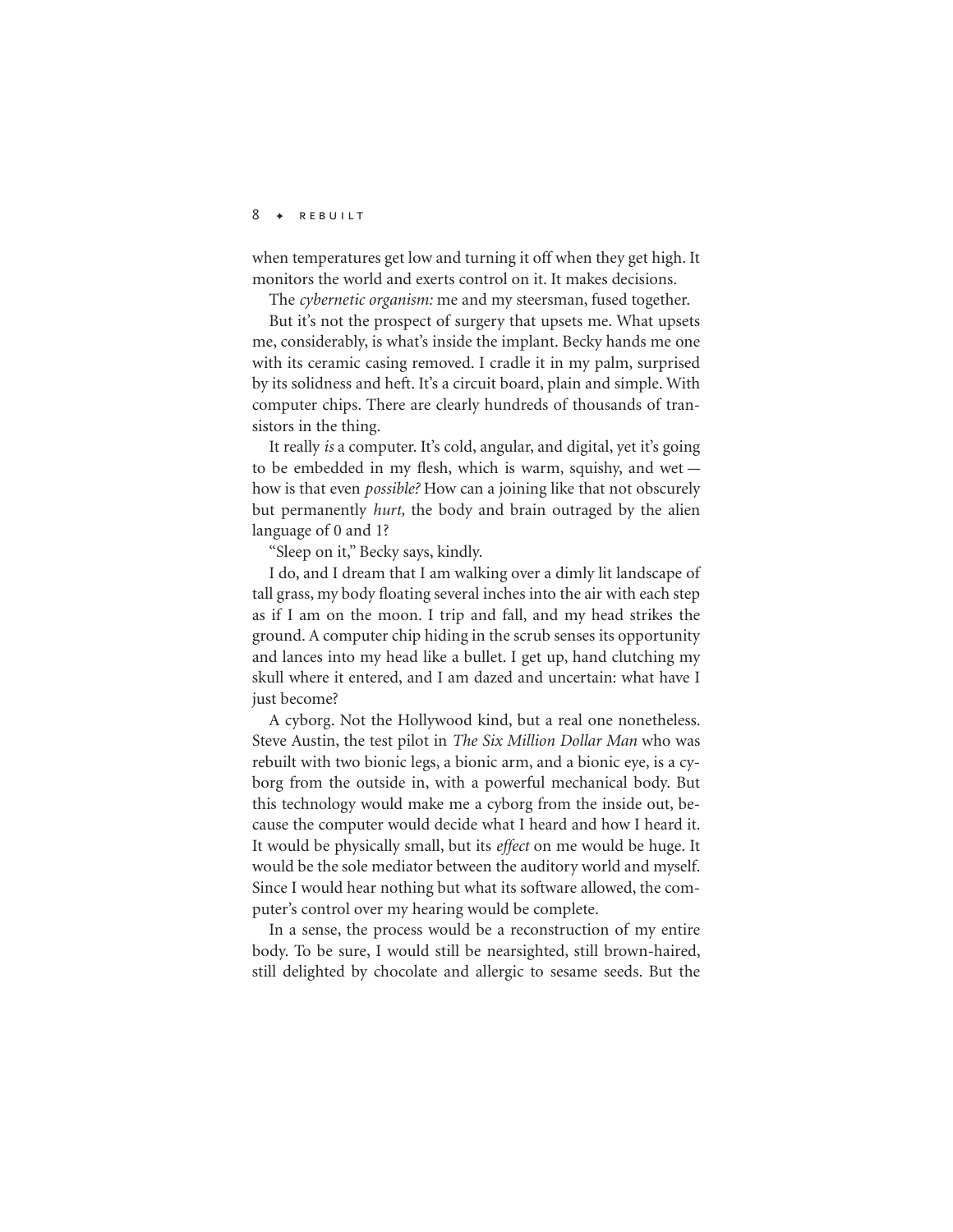sense of hearing immerses you in the world as no other. John Hull, a blind man, writes that while the eyes put you at the periphery of the universe — you are always at its edge, looking in — the ears put you at its center, since you hear what is all around you. Hearing constitutes your sense of being of the world, in the thick of it. To see is to observe, but to hear is to be enveloped. People who go completely deaf often report feeling dead, invisible, insubstantial. They feel that it is they who have become unreal, not the world.

If deafness is a kind of death, hearing again is a kind of rebirth. But I would be reborn into a different body. Becky carefully explains to me that the implant can't restore the living organ in all its subtlety and complexity. The world mediated by the computer in my skull would sound synthetic, the product of approximations, interpolations, and compromises. My body would have bewildering new properties and new rules, and it would take me weeks, months, even years, to understand them fully.

And those properties would keep changing. This new ear would have thousands of lines of code telling it what to do with incoming sound and how to trigger my nerve endings. That code could be changed in two ways. Its settings could be tweaked in a process called mapping, which would be a bit like changing Word's font sizes and colors for better readability. Or scientists could change the underlying algorithms themselves as they learned more about how normal ears encode sound for the brain. That would require wiping out the processor's software and replacing it with an entirely new version. It would be the equivalent of changing a computer's operating system from DOS to Windows, or Windows to Linux. My perception of the world would always be provisional: the latest but never the *final* version.

Who has not wondered what it would be like to live in someone else's body? If I got the implant, I would find out. An artificial sense organ makes your body literally someone else's, perceiving the world by a programmer's logic and rules instead of the ones biology and evolution gave you. "You will be assimilated," the gaunt, riven "Borg" villains of Star Trek told their victims. While the im-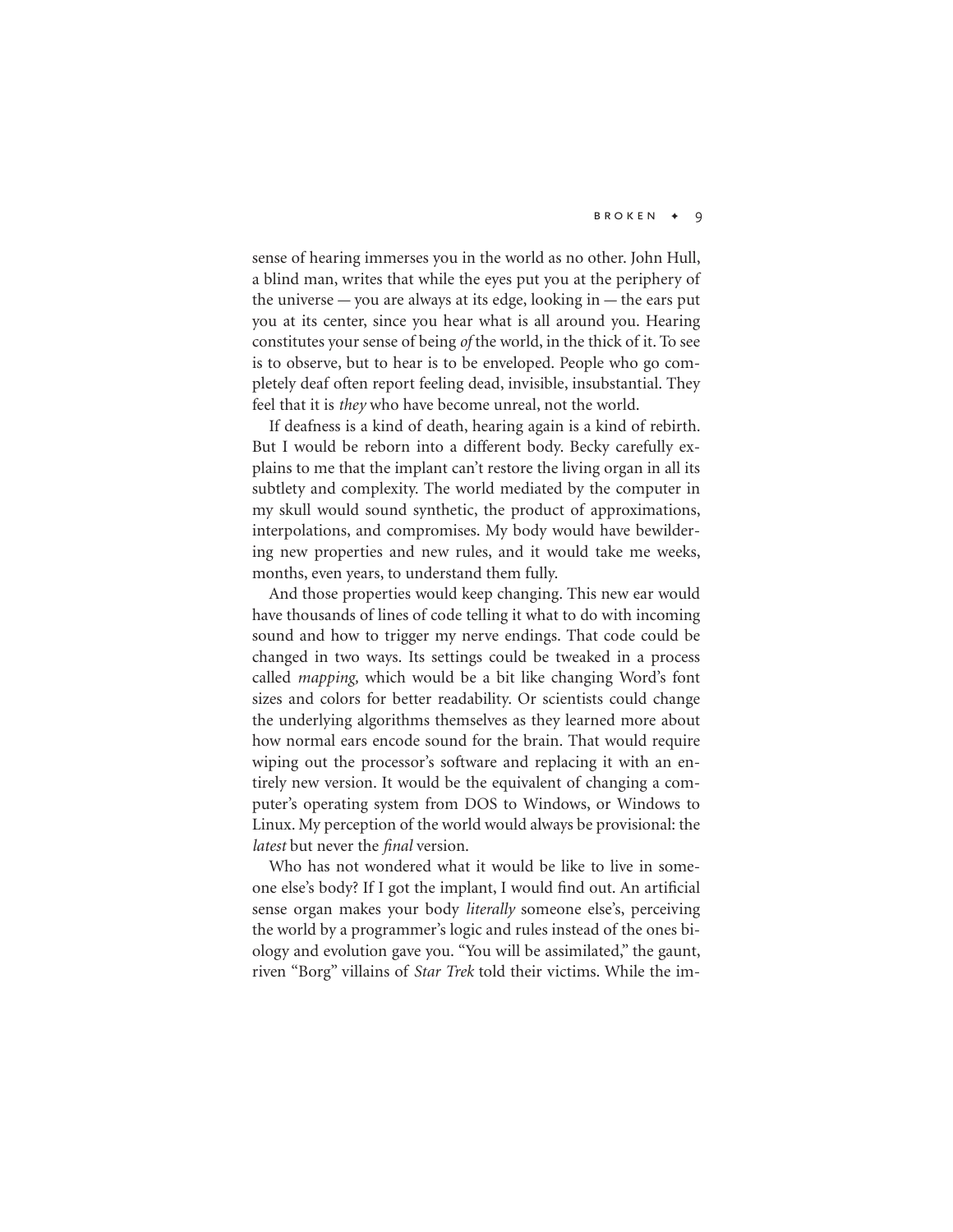## $10 \div$  REBUILT

plant would not of course control my mind, in a very real sense I would be assimilated. A cochlear implant has a corporate mind, created by squadrons of scientists, audiologists, programmers, and clinical-trial patients. I would be in-corporated, bound for life to a particular company's changing beliefs in the nature of reality. Resistance would be futile. Unless, of course, I wanted to be deaf.

In 1802, Ludwig van Beethoven wrote to his brothers about the perplexities of deafness.

My misfortune is doubly painful to me because I am bound to be misunderstood; for me there can be no relaxation with my fellow men, no refined conversations, no mutual exchange of ideas. I must live almost alone, like one who has been banished. I can mix with society only as much as true necessity demands. If I approach near to people a hot terror seizes upon me, and I fear being exposed to the danger that my condition might be noticed.

"No refined conversations," indeed. I had loved to listen to my massage therapist's gentle voice as her hands worked my shoulders and arms. Now that I am completely deaf I just have to lie there, wandering in the dullness of my ingrown mind, while her hands probe my skin. When I am face up things are easier, though being prone, without my glasses, in low light, is not the best conversational situation. The results are atrocious:

"So what have you done this week, Wendy?"

"Mnnn gnorm erumm brmm parumm gerumm."

I crane my head up to look at her. I do my best to repeat what I think I have heard back to her, to save her the trouble of saying it again. "Sandwich?" I realize as I say it that it is a ridiculous guess.

"Mnnn gnorm erumm brmmm party gerumm."

"Party. You had a party?"

"Yes. For Aiyana."

I know that Aiyana is one of the associates of the clinic. At least now I'm contextualized. I can decode better.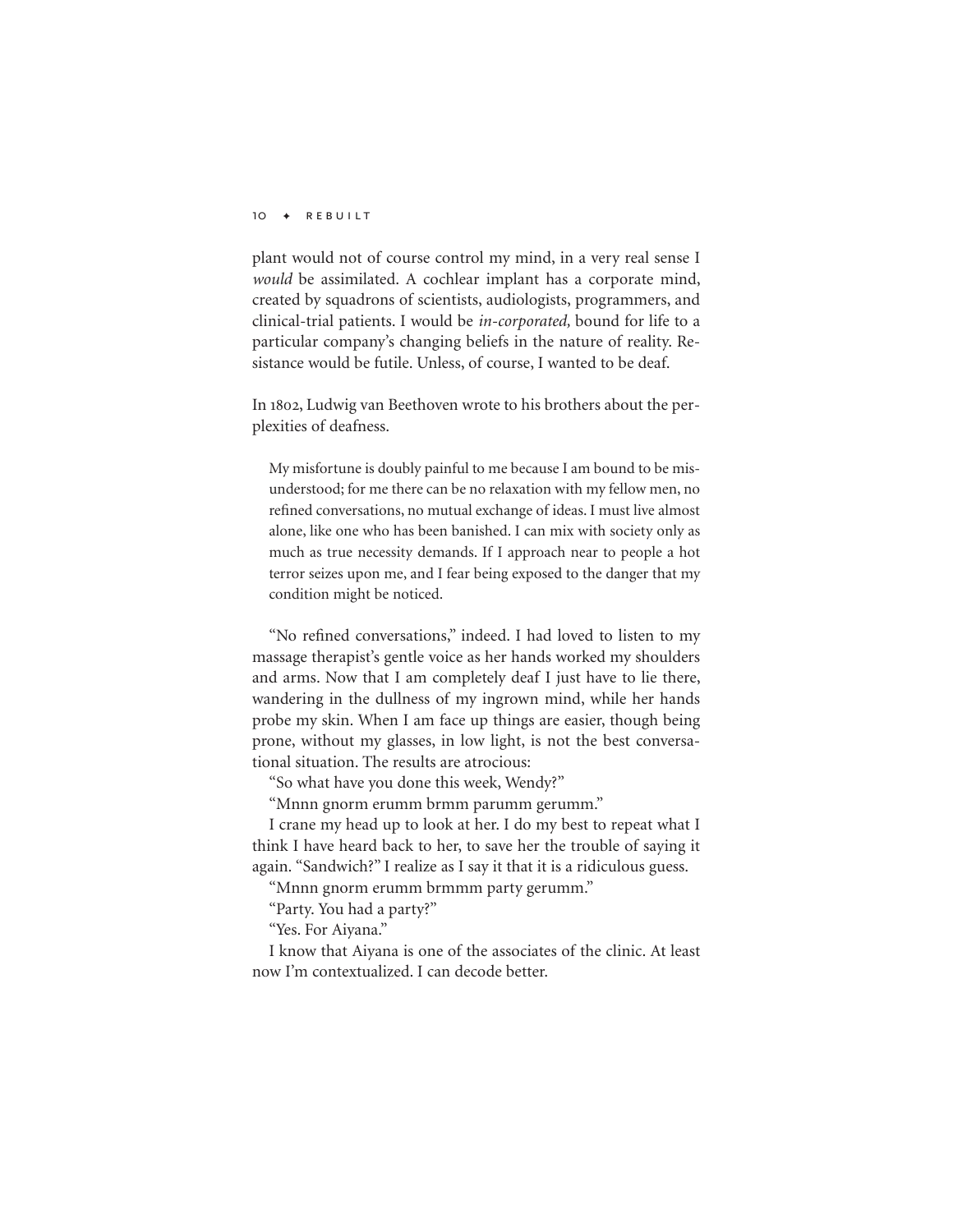$B$  ROKEN  $+$  11

"A big party?"

"Serrum gvrmmm."

"Small party?"

"Sixteen. It was just enough."

"Sixteen people. That's a lot for a small space like this." Absurdly, I am assuming she had the party in the office.

"No, at home."

"Ah, at home." I let my head drop back on the table. "I'm sorry I missed it."

It is like returning to the ancient days of 300-baud modems, when one could see text appearing on the screen letter by letter. I communicate phoneme by phoneme, with tin cans and string.

And there are many other little humiliations. I forget to take my change at the supermarket and the bagger runs after me in the parking lot, calling, but I don't turn around until he taps my shoulder. In doctors' offices, I have to apologetically ask receptionists to come and get me when I am called. I don't dare to start conversations with people I don't know.

I'm still able to get things done at work, since most of my job consists of writing anyway. But when I try to attend a meeting with two other people, I can't swivel my head back and forth fast enough to follow what either of them is saying. At first they gamely try to include me, but it's hopelessly tedious and soon they return to doing what they know how to do, which is talk like normal people. They aren't being unkind; they just don't know what more they can do, and neither do I. For about ten minutes I watch them, feeling like HAL, the hyperintelligent computer in Kubrick's 2001, spying on two astronauts by lip-reading their conversation through a space pod's window. Maybe HAL could do such a thing, but I can't. I see their lips move, I know megabytes of information are flowing back and forth, but it's as invisible to me as radio waves. Finally I quietly excuse myself and they nod me out.

I relinquish my lead responsibilities in the Tahoe contract, turn it over to my supervisor, move to a secondary job devising the survey instruments and doing the background research. It would have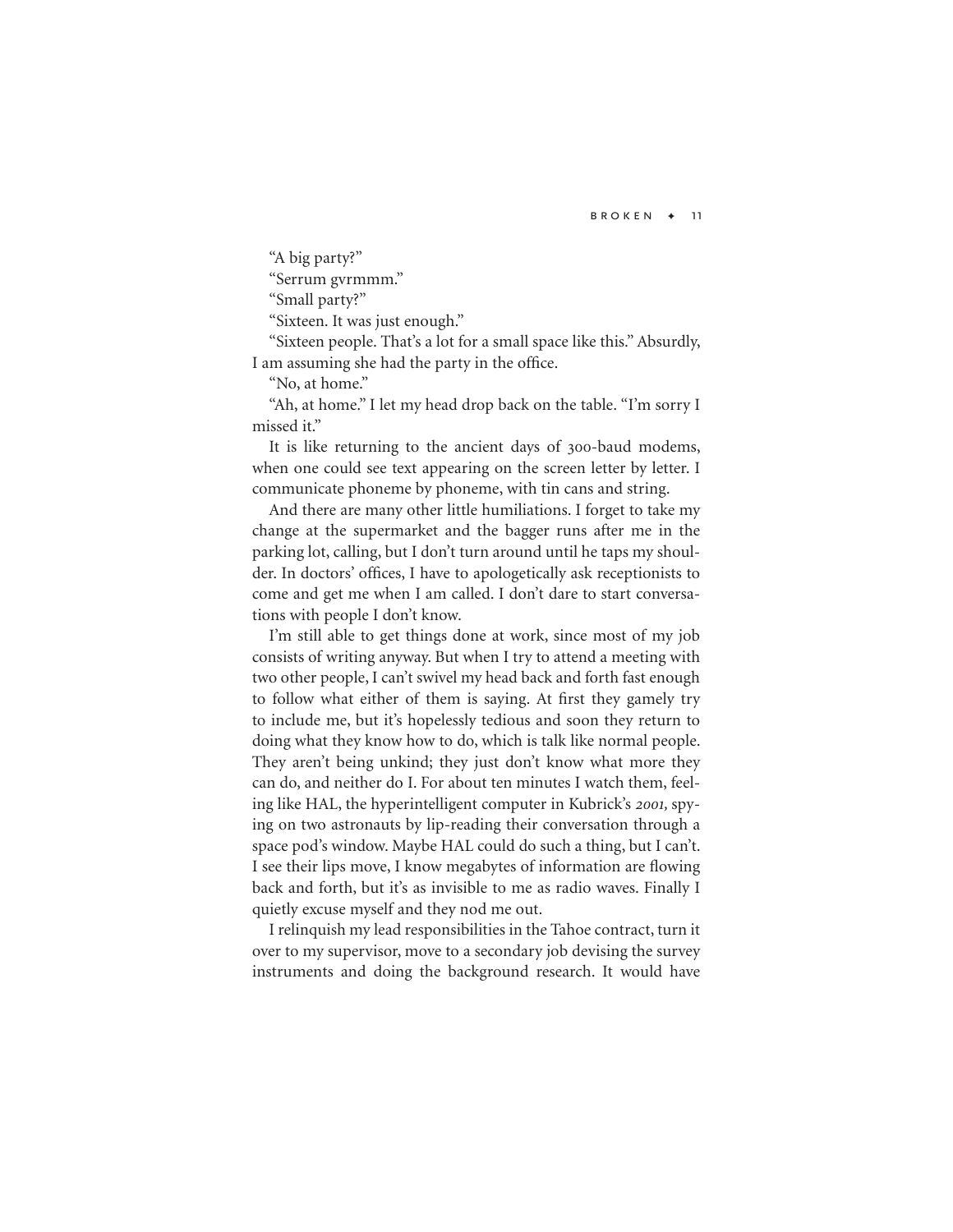#### $12 \div R$  **F R II I I T**

been so much fun to barnstorm Tahoe, interviewing anyone who would stand still long enough. That's all impossible now.

Using the telephone is out of the question. And this is the worst limitation of all, because it contracts my social universe into my line of sight. The phone used to be a gateway onto an unseen world of distant family and friends. I can still pick up the handset and put it to my ear, but nothing happens when I do. I can't even hear the dial tone.

But, grotesquely, I am not living in the silent world that I might have expected. That would at least have been familiar, for I had always been able to take my hearing aids out and experience neartotal silence. Now, I am living in an endless cacophony. Now I hear a thunderous river, now a jet engine, now a restaurant with a thousand patrons all talking at once. The sound is unending and overwhelming. Silence is the one thing I never have.

No one can really explain to me what is causing the "noise." One theory is that in the total absence of sound, the auditory cortex hallucinates in an attempt to make up for the deficit. Amputees have phantom limb; perhaps I have phantom ear. Another theory is that it is the auditory equivalent of chronic pain, where my damaged cochlea is wildly firing nerve impulses unrelated to sensory stimuli. For hours on end I hear bing-bing-bing sounds like the bells at railroad crossings. I can hardly help but interpret it as my ear crying alarm! alarm! alarm! alarm!

But there are consolations. In the evenings the rumbles and bells soften. They become grand, sonorous, and deep. I hear a vast organ playing a slowly evolving dirge without a time or a beat. It has the solemn grandeur of an aurora. Occasionally it rises to sustained pitches, like the voiceless wail of Gyorgi Ligeti's Atmospheres when the planets come into alignment in 2001. It fits the occasion, for in 2001 my ears are dying. But they are playing superbly at their own funeral.

It's not only my body and world I can't recognize. I can't even recognize myself. Two days after I return from Tahoe, a neuro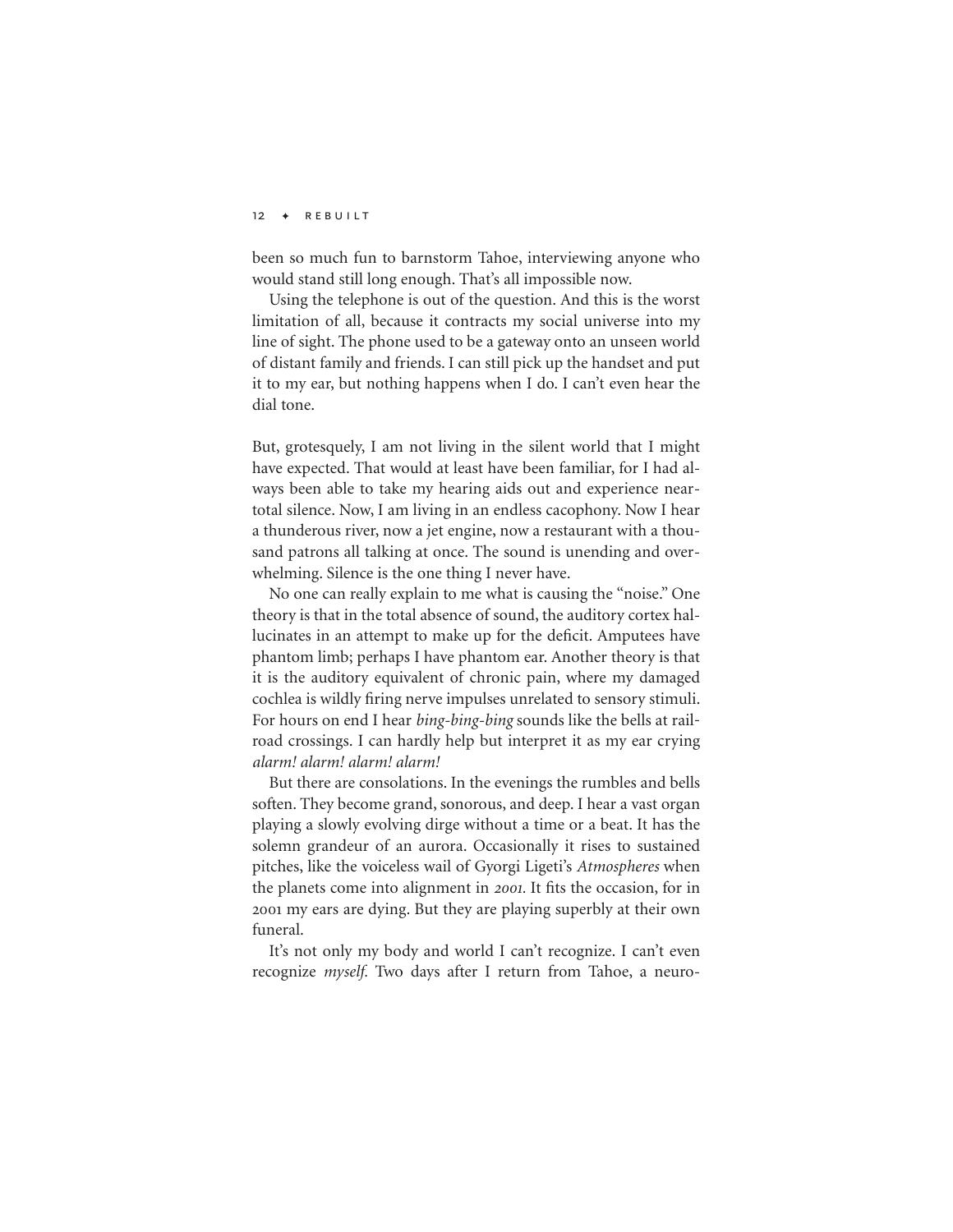tologist writes me a prescription for an even larger dose of steroids to reduce inflammation in my ears and tells me solemnly, "Don't make any major life decisions while you're taking this stuff."

I quickly find out why. Each dose is like chugging a full thermos of coffee. My heart races. I start nervously rubbing the back of my neck throughout the day. I pace around in tight little circles while waiting for things to come out of the office printer. My muscles start to feel tight and dense, and I begin compulsively flexing my biceps, not because I want to build them up, but because they just want to move, dammit.

But most of all, I've become an emotional creature I can't recognize. I'm sobbing in my car, sobbing in locked bathrooms, sobbing on my couch at home. To be sure, anyone would grieve for lost ears and fear an uncertain future, but these feelings are like a jagged slash torn in the beige fabric of my life. Normally I am formal, correct, restrained, the wryly funny analytical type. But the steroids have wrenched me as open as a conch shell.

In Carlos Castaneda's books, don Juan speaks of drugs as teachers: peyote is a guardian and an advisor, and mescaline is the gateway to the other world. Steroids, too, are a teacher. They teach me how to grieve, how to cry, at a time when grief and tears are what I need. Under their brutal influence I begin to write, seizing the opportunity to speak with a raw frankness about my life, my fears, my hearing, and what is about to happen to me. I'm completely deaf, I'm in an eternal cacophony, I'm sobbing every hour on the hour, and I'm pouring out words.

In the Divine Comedy Dante speaks of times where "the veil grows thin," where it becomes easy for the traveler to cross the barriers between the earthly and the divine, the seen and the unseen. This is such a time. I am a wreck, but a potently reconstructible one. All that sobbing has made my face go transparent. The shock of total deafness and impending reconstruction has unmoored me from my familiar attitudes and assumptions, breaking me down to first principles, leaving me like a stem cell, embryonic, totipotent. I am emotionally raw, tender with grief and fear, but perceiving the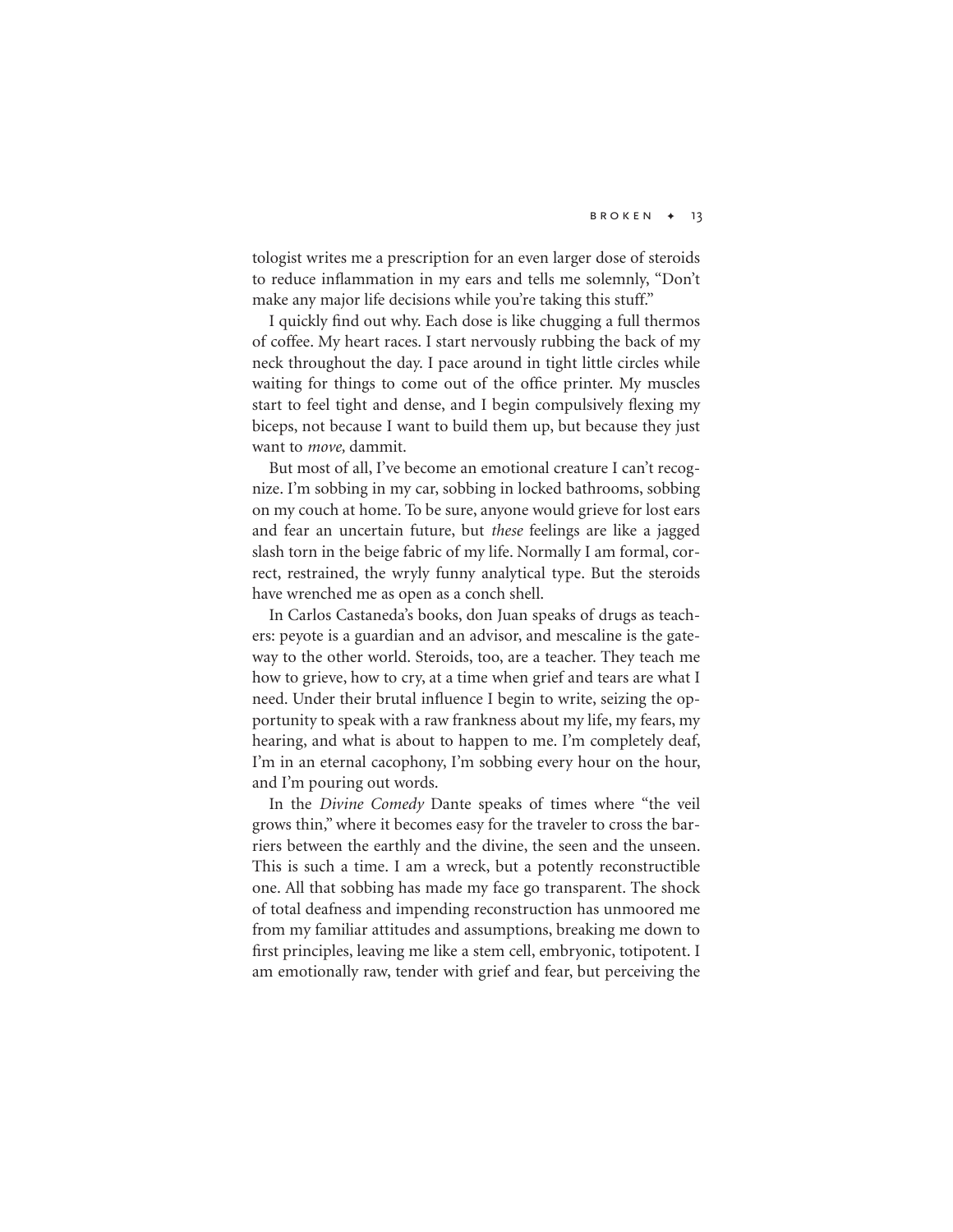# $14 \rightarrow$  REBUILT

world with such clarity and precision that my former self now seems blind and mundane. The drugs teach me what it is like to be new. It is as if the universe is whispering into my now deaf ear, "Now. Now is your chance. You have been torn down in body and soul. Go through the change and come out new. Rebuild."

If I want to hear clocks ticking again, people's voices, a lover's murmur, I will have to go through the change. The prospect evokes a primitive terror. Before I got my hearing aids I was a mute, fearful little savage, taking in the few words I could grasp with utter literalness. In preschool I was informed that I would become a bird. I took this to mean that I would be changed into an eerie new shape: wings. beak. eye. The prospect of this eldritch transformation so terrified me that I came home crying and screaming. Much later I would realize that it was just a metaphor for labeling the kids on the first and second floors (the kids upstairs were the "Birds," those downstairs the "Bears"). But the shaping terrors of childhood never really depart, they only mature into more sophisticated forms. I was going to become a cyborg: silicon. electrodes. code.

As a child I had watched wide-eyed as Don Knotts fell into the sea in The Incredible Mr. Limpet and was transformed, in a series of agonizing stages, into a fish. Could such things really happen? I wasn't quite sure, but when adults offered to turn me into a bird, the prospect chilled me to the bone. Now I dreamed of computer chips lancing into my head and woke to the realization that the dream was a prediction. The sheer psychic shock of that. The chaos it evoked in the orderly bookshelves of my life.

While the computer would not change me beyond all recognition, it would nevertheless be woven into my body in ways that anyone would find unnerving. There would be a post-surgical scar, which although eventually hidden by re-grown hair would be nonetheless present to my appalled gaze the day after surgery. There would be a tactile bump on my skull a millimeter or two high, obvious to my own fingers and those of a lover's. Most of all,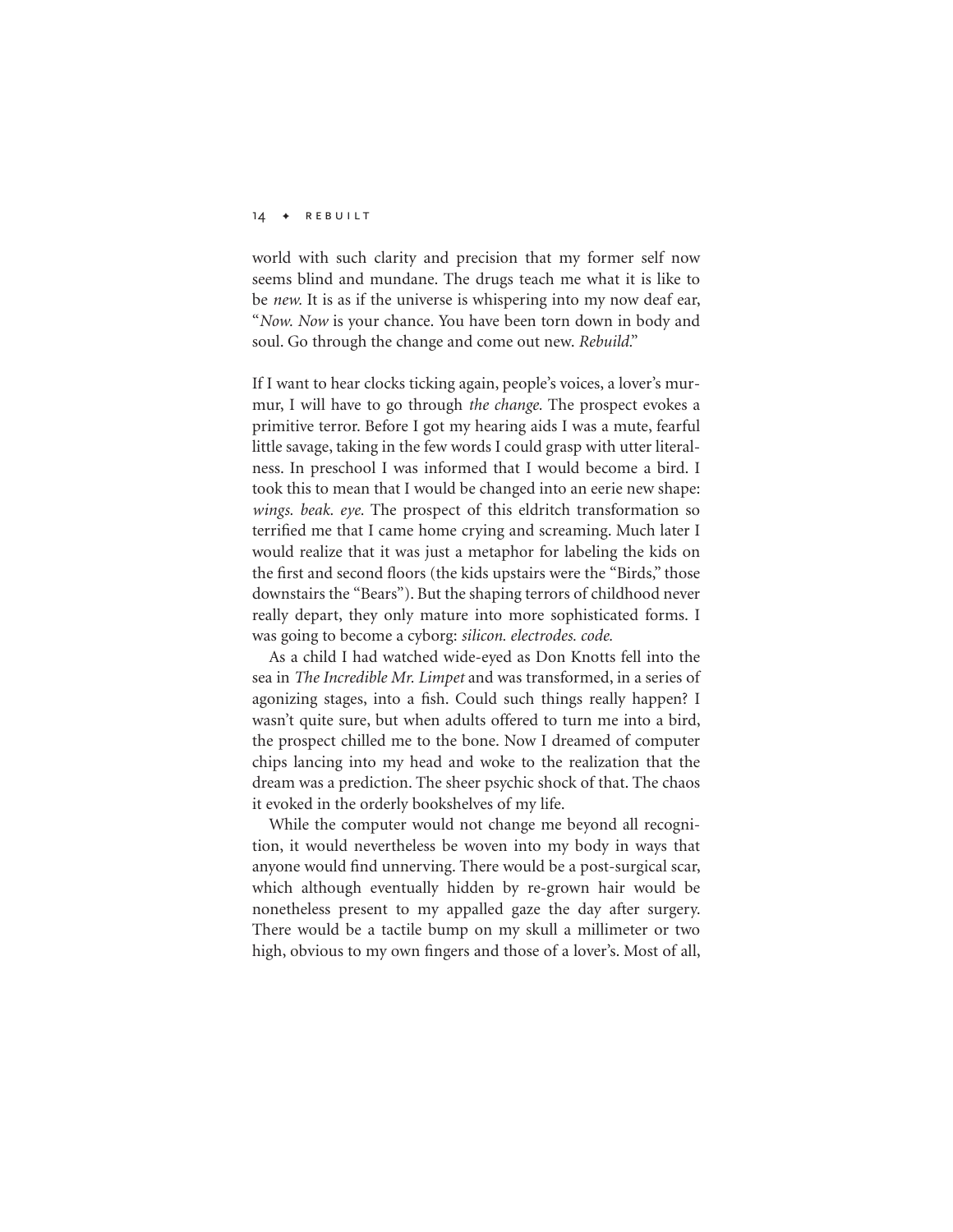there would be the interface — the plastic thing that would stick onto my skull. It would suck itself into place with startling soft firmness, an electromagnetic soul kiss to start the day, and cling there like a remora, odd and obscurely frightening to strangers. Transmitting data generated by complex algorithms with strange acronyms — SPEAK, ACE, CIS, SAS. (Put in that order, they sounded like a strangely intimate telegram from an emotionless intelligence.) The somberly impressive cost: fifty thousand dollars.

And the utter strangeness of the journey. The ritual scarification of surgery, the thirty-day silent period between surgery and activation to let the incision heal, and the crossing into a domain of experience that few people could ever know. Mysterious devices sticking inside and out of my body, crunching numbers like mad. A cyborg. The real thing. Not science fiction. Me.

I had long lived a life surrounded by computers, from the TI-83 I had in high school to the successions of computers on my desktop. Now the computer would go inside my body, literally woven into my flesh, in my head. Running do-loops in a language compiled from C, updating an array of internal variables thirty-two million times a second. I locked myself in my office and cried as I thought of getting a little plastic model of the inner ear and symbolically burying it in my garden. Saying goodbye to the organic ear I used to have, and preparing for its terrifyingly rational reconstruction.

I would not have been so frightened a decade earlier. I used to be uncritically, eagerly in love with computers. In ninth grade my parents bought me a programmable TI calculator, and I spent hours devising programs that would make it play blackjack and tictac-toe. Over the years I owned a succession of computers and learned four programming languages. I did my master's in Shakespearean drama because I loved words as well as code, but computers let me build beautiful machines out of ideas, castles in the air held up on delicate struts of logic. For my dissertation I wrote twenty thousand lines of code to create a Web-based program that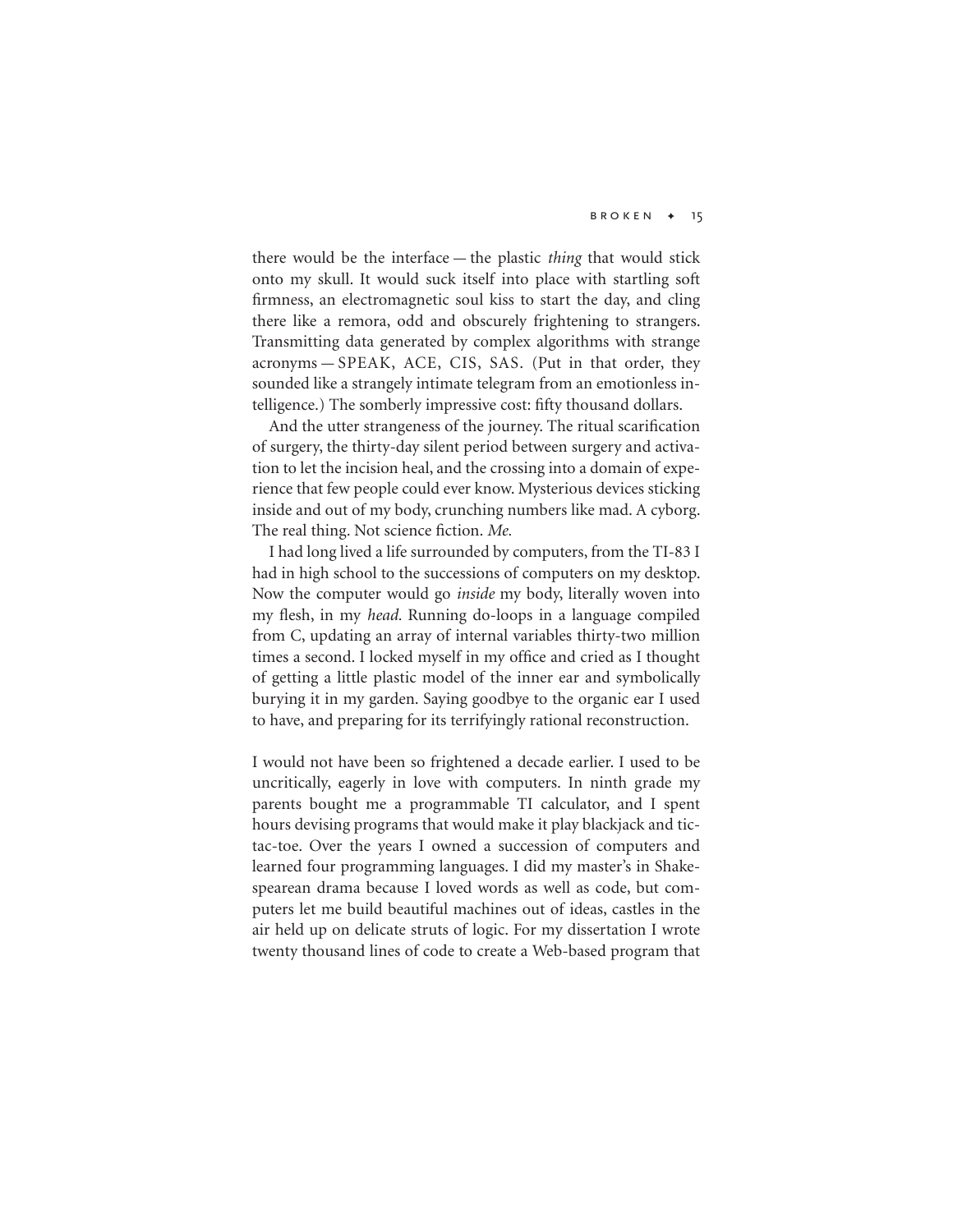## $16 \rightarrow$  REBUILT

let students in my literature and composition classes work on projects together outside of the classroom. It worked. It won awards. It got me my Ph.D.

Computers were an elegant, productive addiction — and like all addicts, I began to realize that I was paying a terrible price. In the end, after all those hours at the keyboard, I was still a man sitting alone in a room staring at a computer screen. I had no girlfriend, no family of my own, not even enduringly close friendships apart from the ones I had already developed in high school and college.

My addiction came at least partly from being hard of hearing. I was agonizingly slow to acquire the social graces while growing up. Social norms are not taught, they are overheard, but the one thing even the most skilled deaf people cannot do is overhear. I did not know until high school that people went to parties on the weekends. Community? Intimacy? Like car accidents, they only happened to other people. In my freshman year of college I was so desperate to meet women that in my first month I knocked on every single door of the dorm and introduced myself, a memory that still makes me cringe twenty years later. Day after day, I ate alone in the cafeteria at Brown. I had friends, yes, good ones, but just a few, not enough to book all those lunches and dinners. I longed to have a body that didn't need to eat. It was not until I was twenty-five that I had my first girlfriend, and even after that, relationships were few and far between. I was an unbearable teenage nerd, fascinated by computers, miserable with desire, and wholly in love with the idea of the machine. The computer offered me escape and respite, the feeling of control and power.

Computers could connect people, I had argued in my dissertation, and so they could  $-$  *if* their use was embedded in a context that was already social and personal, such as the classroom. But absent that, they were machines whose main outputs were logic and loneliness. For me the proof was that my persistent efforts at online dating had met with virtually complete failure: it offered no social context in which I could be judged as a human being. Most online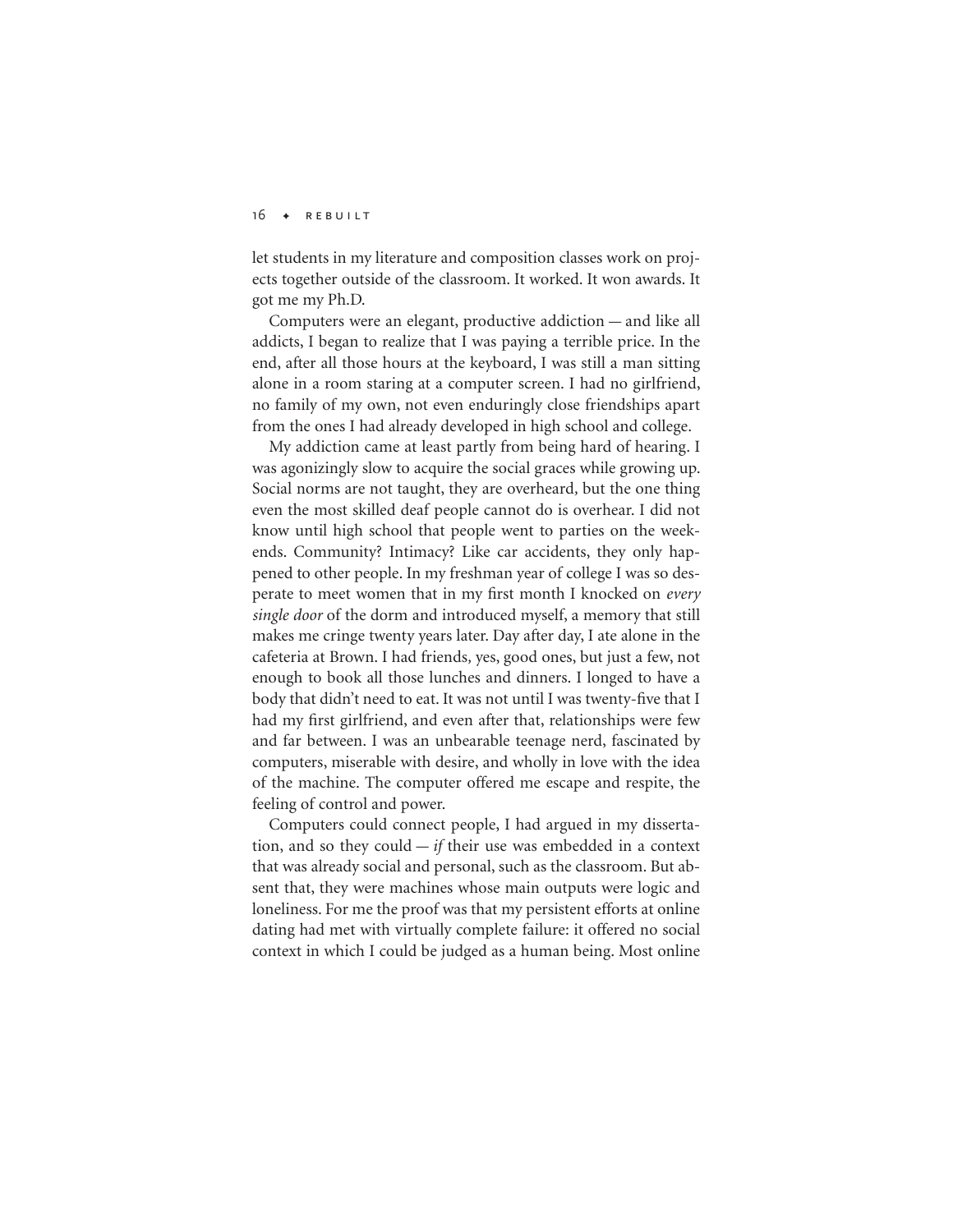dating sites ask one to specify one's height and the height of one's ideal mate. They also — and here is the rub — enable one to search for people who are only above a given height. I am five-feet-four in my shoes, and it depresses me no end that most women specify, in their profiles, that they want a mate between five-ten and sixtwo. eHarmony is positively tyrannical about it, matching men only with shorter women. As far as the computer is concerned, I am not five-four; I am invisible. The computer utterly rationalizes dating by enabling people to search for potential mates by numerical specifications, eliminating the goofy serendipity of life in a human context.

Because computers are the ultimate expression of abstract logic, they invite the creation of systems that are only about logic. That level of abstraction enables programmers to disregard utterly the world of human feelings and needs. All that matters to them is the theoretical beauty of machine logic. The tragedy is that the problems that cannot be precisely characterized and neatly solved happen to be the most important ones: communication, understanding, collaboration, negotiation. Love.

As I entered the second half of my thirties I began to feel, as Dante had, that I had lost the path of my life — indeed, that I had never found the path to begin with. I had several close friends scattered around the country, but no one I could just call up and go out for coffee with. I depended on no one, but then again, no one depended on me. Most painfully of all, I found establishing relationships with women nearly impossible. It took me longer to go from puberty to my first relationship (1976–1989) than it took the entire United States government to design and land a spacecraft on the moon (1961–1969). Again and again I made overtures and was rejected. I had always been *sort of*: sort of hearing, sort of socially aware, and as one dating prospect ambiguously said to me, sort of adorable. I felt, as a result, sort of human.

Even as I put the finishing touches on my dissertation, then, I was becoming increasingly disenchanted with computers. They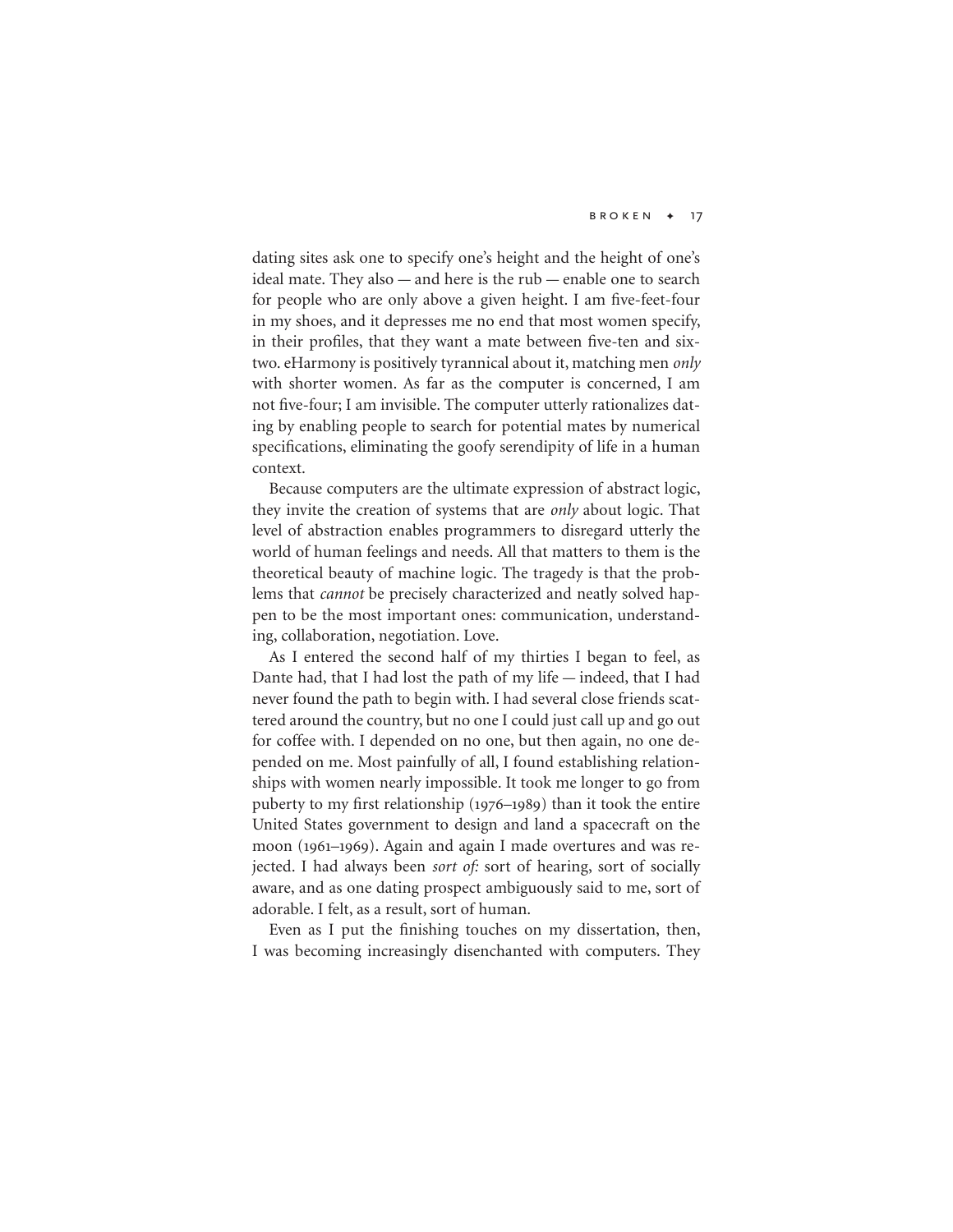# $18 \leftrightarrow$  REBUILT

certainly had not met my most poignant needs. I frequently reread Frank Herbert's Dune trilogy, which is set in a future that has outlawed computers. It doesn't object to technology in general: it embraces spaceships, weaponry, chemistry, and heavy machinery of all kinds. But computers were long ago outlawed during its "Butlerian Jihad," a religious movement that defined the automation of thought as profane. Its battle cry was "Thou shalt not make a machine in the likeness of a man's mind." The need to handle information did not go away, however, so in place of computers are mentats, human beings trained to achieve prodigious powers of memorization and data analysis.

Dune's universe focuses on developing human rather than machine powers. Its characters are intensely alive, bursting with inner monologues and ambitions and relationships. Not that I would necessarily want to live in Dune's universe: it's also feudal, violent, autocratic, and totally lacking in what we would call civil liberties. But the gains and the losses apparently couldn't be separated. Take computers away, Herbert seemed to be saying, and what you lost in rationality and orderliness you gained in a human capacity to enter into true relationships with the self and the world. You can have one kind of civilization or the other, Dune implied, but not both.

That was why I both loved and hated computers. I loved their pleasures and seductions and conveniences. I hated the hyperrational, lonely society that their remorseless logic had let human beings so easily create.

And then in Becky's office I was staring at a computer in my palm that was going to go *inside* me. My very body would have technical specifications. Programming language, C. Number of auditory channels, eight. Electrode array refresh rate, either analog or 833 cycles per second, depending on the software. Number of transistors, 140,000. Data transfer rate through the skin, 1.1 million bits per second. Processor speed, 32 million cycles per second. Now the computer would have a grip on me that I would never, ever be able to escape.

I would have to become a cyborg who was deeply suspicious of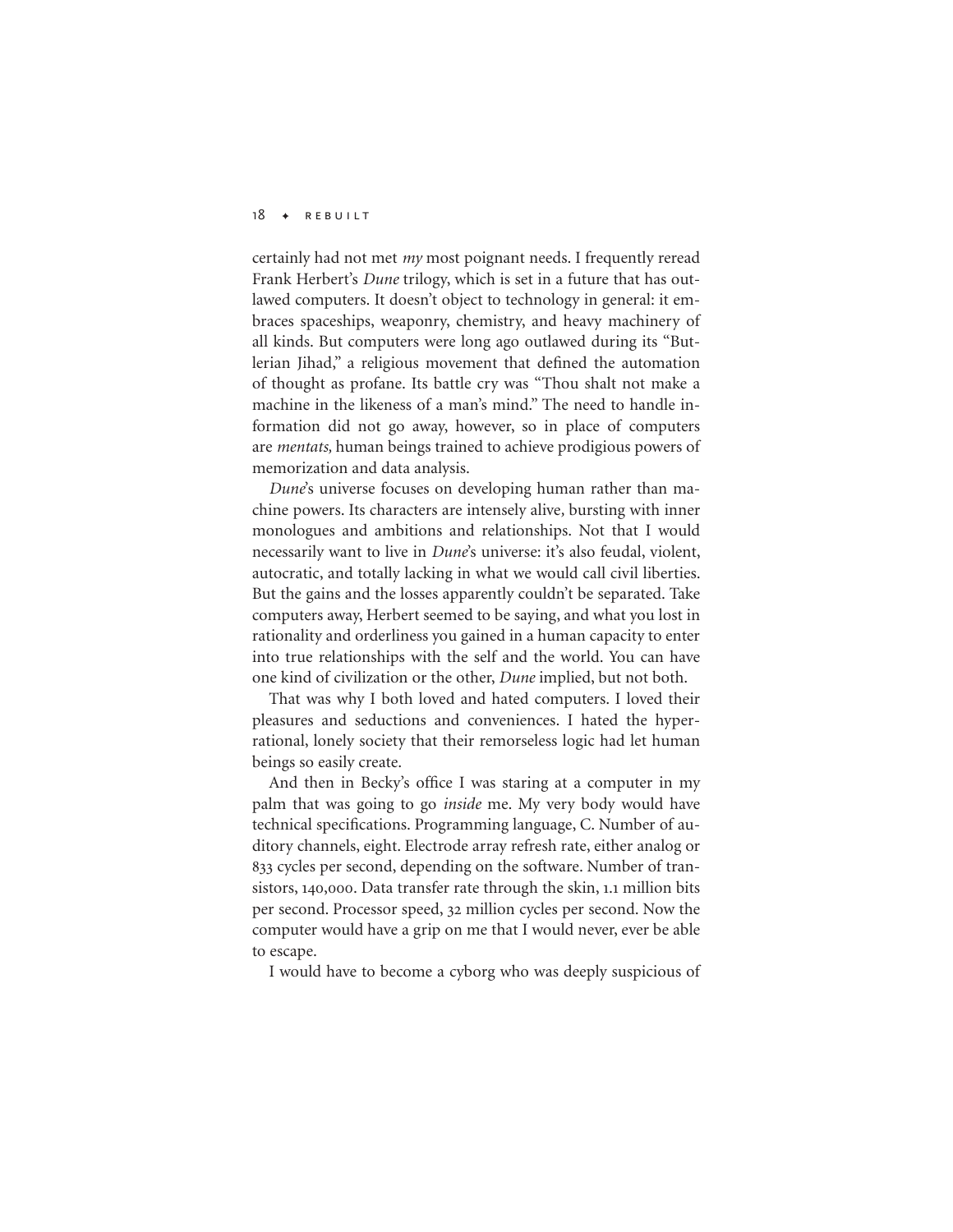computers. If I ever chose to embark on a Butlerian Jihad, my first logical target would have to be myself.

The medical system gathers me up into its routine of tests. One of my first stops is the MRI machine, which will peer deep into my skull to see whether surgery is feasible. It's hulking, huge, enormous — a cylindrical superconducting magnet so powerful that it can yank unchained oxygen tanks into its maw from across the room. I am deprived of every piece of metal on my body plus, of course, my wallet with all of its magnetically encoded credit cards. Then I am slid tenderly into the machine's narrow birth canal. The computer may get inside me eventually, but today I am getting inside it.

I lie very still, per instructions. I cannot help eyeballing what little I can see: the off-white curve of the chamber, blankly emitting the confining grandeur of Washington Metro stations; the metal array encircling my head to focus the magnetic field lines; and nothing else whatsoever. I catch myself thinking it would be a nice idea to position a small TV above the patient's head, to fill the lonely forty-five minutes. But it would certainly be destroyed by the magnetic field. Machines can't survive in here. Once I had the implant embedded in my head, I would not be allowed in or even near this room again. In fact, above the MRI's underground chamber is a small outdoor garden whose perimeter is ringed with signs reading sternly: persons with pacemakers, neurostimulators, or metallic implants must not enter the landscaped area. Twenty-first-century cherubim and seraphim, banishing me from the Eden of the innocently organic.

The machine grinds, clicks, and hums around me. To my surprise, I feel an artless joy. This is just where I love to be, deep inside elegant machines doing mysterious invisible things at high speed. I am eerily aware that *right now* the computer is probing my head with magnetic fields, executing tens of thousands of lines of code, assembling megabytes of data that will lay bare the inmost contours of my ear. Words like sagittal, transverse, and spline drift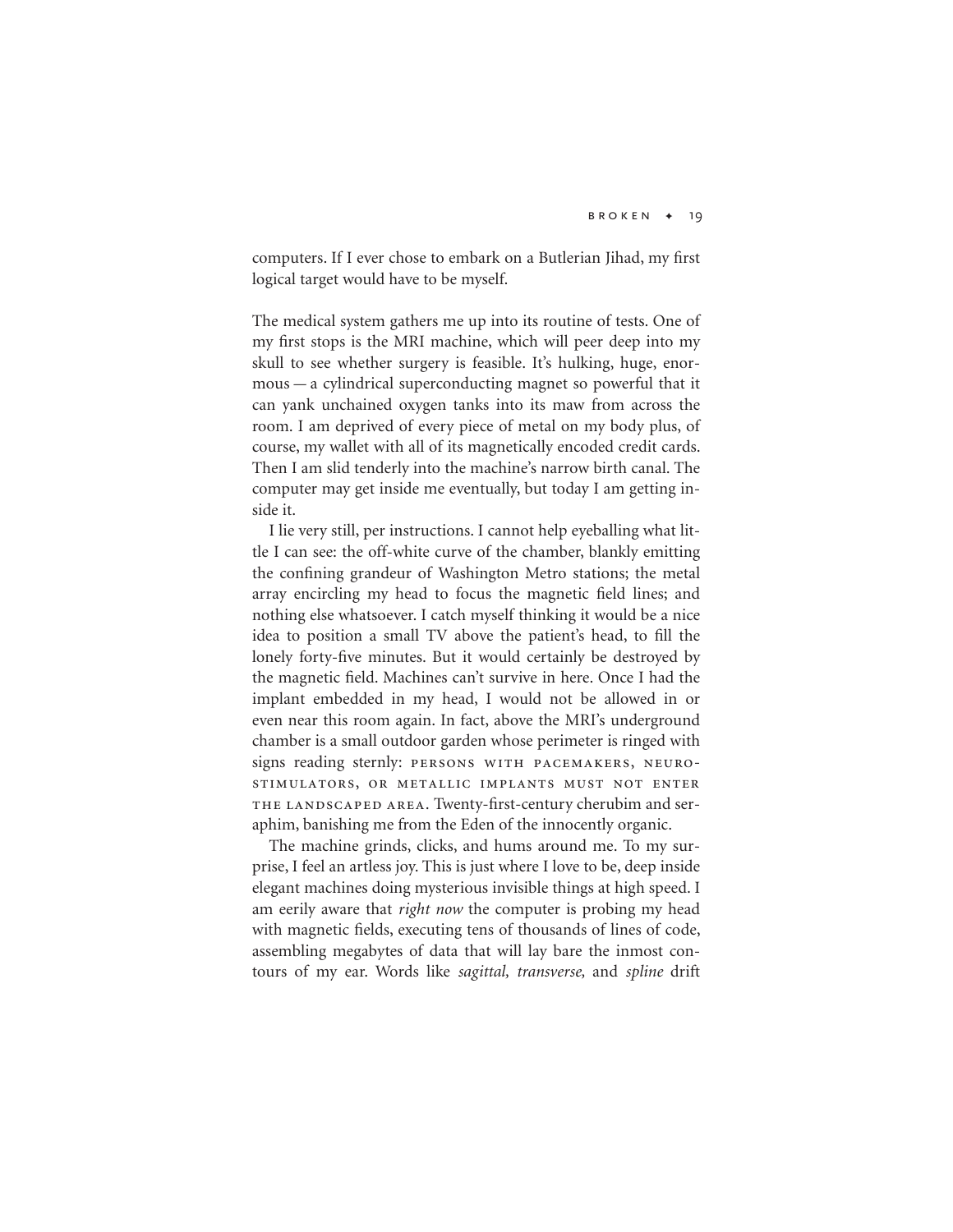#### $20 \div$  REBUILT

through my mind, although I am only vaguely aware of what they mean. The poetry of technology. Somewhere out of sight, megabytes of data purl onto a server's hard disk.

How was I going to go through the change? As a lifelong reader of literature, I already had some answers at hand. A mind richly stocked with stories can select from them as needed, applying narrative to the chaos of experience in order to move ahead with greater sureness to an imagined resolution. When I failed an important exam in grad school, I thought of Odysseus clinging to the fragments of his wrecked ship at sea and remembered that he had still managed to get home to Ithaca. The myth gave me heart and hope.

Now I needed a story not of survival, but of transformation. Pinocchio? Well, not really. Pinocchio was turned into a real live boy as a reward for virtue, and it was done for him. Steve Austin? Possibly. But the Steve Austin of the TV show was problematic. To be sure, I had been fascinated by The Six Million Dollar Man when it ran in the 1970s. But Steve Austin was a Hollywood cyborg, steely, impassive, and impervious to pain. The nerd in me had loved that image. And yet I could not help feeling skeptical, even then, of the implication that having bionic limbs and organs also entailed having a mechanical soul. Hollywood's depiction of the cyborg seemed like a cheat, a poor bargain: to become more than human, you also had to become less than human. You had to give up your soul to the machine.

But Martin Caidin's novel Cyborg, the inspiration for the TV show, had given me an entirely different perspective on Steve Austin. The book version of Steve Austin was resentful, disciplined, and ambitious, a flawed human being who lashed out at his own doctors and engineers yet also collaborated with them in the project of rebuilding himself. More than anything else, Caidin's novel is about Austin's painful transformation and his gradual acceptance of his new body. Acting as Virgil to his Dante is Rudy Wells, his flight surgeon, who guides him with endless patience. At one point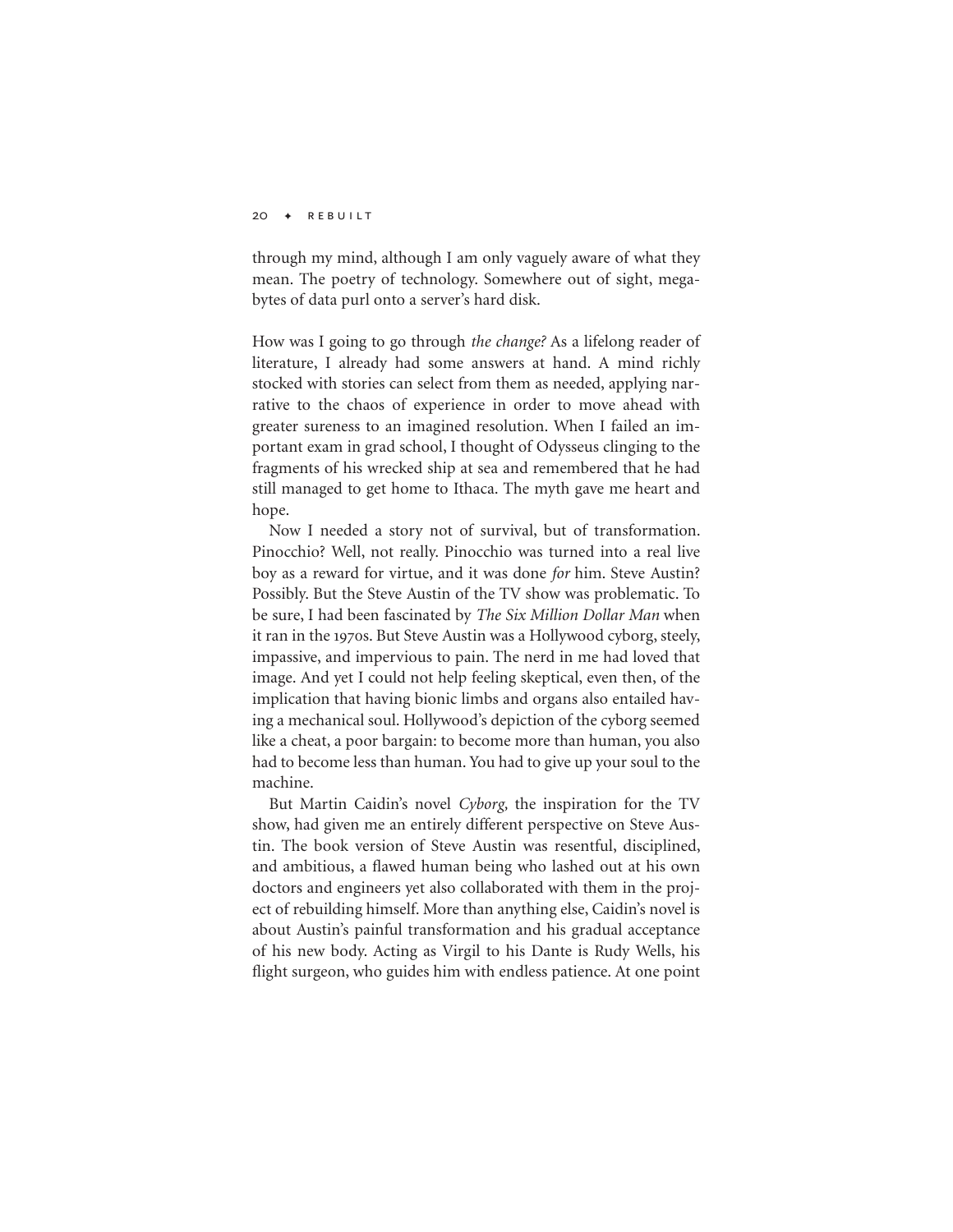Austin is furious because he continues to fall while running and Wells says to him,

"You are a clumsy kid. Can't you understand that? Biologically, that happens to be the fact. Oh, for God's sake, Steve, you know the score. Physiologically, much of your body is that of an adult child. Your system is learning things all over again at superspeed. But it's still confused. The problem isn't in the bionics limbs. It's in your own nerve network."

Hollywood cyborgs are often ungainly, but they are not *clumsy*. Clumsiness is a purely human trait. And Steve Austin has a very human reaction to Wells's attempts to explain his own body to him:

Steve looked at him. "Are you patronizing me, Doc?"

"No, you son of a bitch, I am not."

"Well, you damn well are acting like it!" In a sudden burst of rage he swept the table clean of all objects; ash trays, manuals, coffee cups went crashing to the floor.

It was Caidin's story of struggle and transformation, rather than the ones offered by Hollywood, that served me best twenty-five years later. For me Cyborg became a map of the unlighted journey I was about to traverse. Like Steve Austin's, my body would have to build up its own "memory banks" of the new "data feeds" (and they would literally be data feeds). I would become an adult child, learning how to hear all over again at superspeed, compressing into days and weeks what takes an infant years to learn.

But I did not yet understand, going in, why Steve Austin was so angry. To be sure, surgery and transformation is a difficult experience, but where did the rage come from? Shouldn't he be excited? Grateful? Eager to learn and improve? But I would come to understand. Oh, boy, would I be angry. Would I ever.

Yet that was part of the transformation. In acquiring the body of